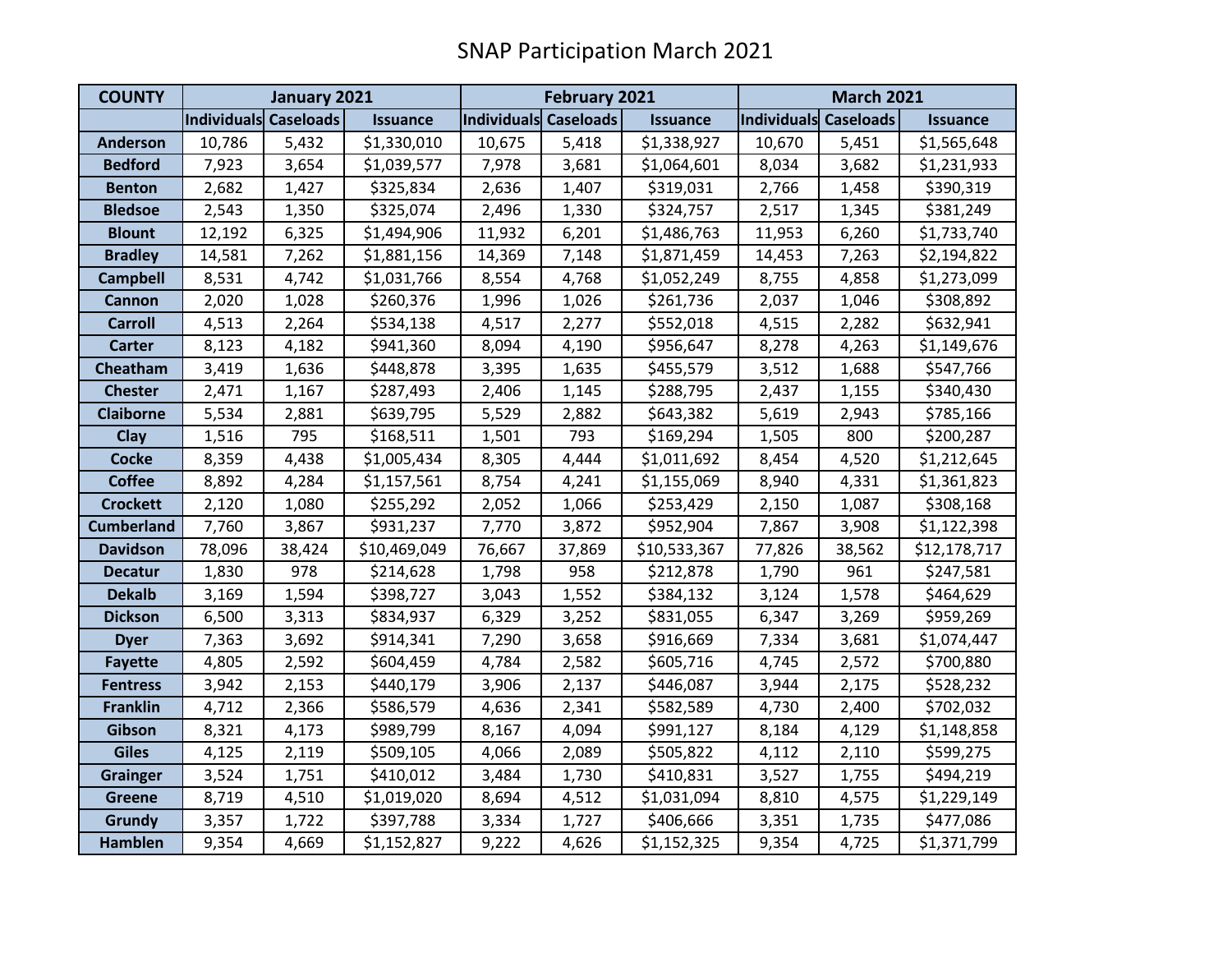|                   | January 2021          |        |                 | February 2021                |        |                 | <b>March 2021</b>            |        |                 |
|-------------------|-----------------------|--------|-----------------|------------------------------|--------|-----------------|------------------------------|--------|-----------------|
| <b>COUNTY</b>     | Individuals Caseloads |        | <b>Issuance</b> | <b>Individuals Caseloads</b> |        | <b>Issuance</b> | <b>Individuals Caseloads</b> |        | <b>Issuance</b> |
| <b>Hamilton</b>   | 44,512                | 22,967 | \$5,899,522     | 43,729                       | 22,770 | \$5,905,150     | 44,320                       | 23,014 | \$6,879,653     |
| <b>Hancock</b>    | 2,062                 | 1,103  | \$247,121       | 2,069                        | 1,115  | \$247,016       | 2,087                        | 1,136  | \$293,913       |
| Hardeman          | 4,751                 | 2,519  | \$566,177       | 4,706                        | 2,507  | \$577,111       | 4,710                        | 2,520  | \$671,408       |
| <b>Hardin</b>     | 4,804                 | 2,519  | \$553,533       | 4,759                        | 2,519  | \$561,305       | 4,892                        | 2,585  | \$679,182       |
| <b>Hawkins</b>    | 9,074                 | 4,441  | \$1,083,954     | 8,991                        | 4,403  | \$1,085,783     | 9,150                        | 4,489  | \$1,308,517     |
| Haywood           | 4,027                 | 2,173  | \$475,292       | 4,081                        | 2,183  | \$493,945       | 4,197                        | 2,233  | \$591,049       |
| <b>Henderson</b>  | 4,739                 | 2,360  | \$550,225       | 4,691                        | 2,354  | \$556,417       | 4,744                        | 2,383  | \$664,091       |
| <b>Henry</b>      | 5,402                 | 2,711  | \$655,378       | 5,333                        | 2,681  | \$656,500       | 5,400                        | 2,716  | \$775,059       |
| <b>Hickman</b>    | 3,641                 | 1,842  | \$451,676       | 3,590                        | 1,832  | \$449,912       | 3,613                        | 1,847  | \$522,162       |
| <b>Houston</b>    | 1,305                 | 628    | \$154,178       | 1,271                        | 616    | \$152,078       | 1,278                        | 622    | \$179,667       |
| <b>Humphreys</b>  | 2,426                 | 1,203  | \$298,689       | 2,393                        | 1,195  | \$302,514       | 2,425                        | 1,213  | \$359,802       |
| Jackson           | 1,991                 | 1,063  | \$233,170       | 2,014                        | 1,060  | \$247,451       | 2,020                        | 1,070  | \$286,408       |
| <b>Jefferson</b>  | 6,706                 | 3,342  | \$808,671       | 6,536                        | 3,290  | \$786,419       | 6,761                        | 3,379  | \$968,569       |
| Johnson           | 2,969                 | 1,645  | \$333,381       | 3,033                        | 1,666  | \$352,176       | 3,069                        | 1,669  | \$412,395       |
| <b>Knox</b>       | 47,759                | 25,028 | \$6,153,289     | 47,493                       | 24,988 | \$6,206,923     | 48,052                       | 25,370 | \$7,230,964     |
| Lake              | 1,726                 | 955    | \$214,801       | 1,701                        | 953    | \$215,212       | 1,716                        | 952    | \$252,646       |
| Lauderdale        | 5,623                 | 2,944  | \$706,777       | 5,531                        | 2,917  | \$707,800       | 5,593                        | 2,940  | \$828,171       |
| <b>Lawrence</b>   | 6,040                 | 2,987  | \$723,403       | 5,986                        | 2,954  | \$722,569       | 6,093                        | 3,014  | \$855,899       |
| Lewis             | 1,904                 | 940    | \$228,148       | 1,878                        | 932    | \$222,930       | 1,871                        | 947    | \$258,975       |
| Lincoln           | 5,005                 | 2,383  | \$598,399       | 4,888                        | 2,337  | \$607,557       | 4,910                        | 2,337  | \$709,718       |
| Loudon            | 4,509                 | 2,200  | \$551,268       | 4,408                        | 2,170  | \$541,037       | 4,576                        | 2,257  | \$662,127       |
| <b>Macon</b>      | 4,494                 | 2,170  | \$564,408       | 4,470                        | 2,157  | \$566,762       | 4,580                        | 2,207  | \$676,377       |
| <b>Madison</b>    | 16,682                | 8,355  | \$2,103,854     | 16,293                       | 8,217  | \$2,086,170     | 16,632                       | 8,374  | \$2,458,477     |
| <b>Marion</b>     | 4,743                 | 2,363  | \$611,696       | 4,637                        | 2,327  | \$605,248       | 4,803                        | 2,392  | \$737,414       |
| <b>Marshall</b>   | 3,905                 | 1,857  | \$486,973       | 3,848                        | 1,844  | \$484,817       | 3,819                        | 1,840  | \$555,052       |
| <b>Maury</b>      | 10,156                | 4,971  | \$1,337,280     | 9,808                        | 4,881  | \$1,310,943     | 9,924                        | 4,925  | \$1,530,114     |
| <b>Meigs</b>      | 2,265                 | 1,186  | \$296,760       | 2,253                        | 1,181  | \$296,676       | 2,256                        | 1,195  | \$341,662       |
| <b>Monroe</b>     | 6,925                 | 3,531  | \$840,781       | 6,842                        | 3,502  | \$837,264       | 6,946                        | 3,549  | \$997,769       |
| <b>Montgomery</b> | 24,465                | 10,914 | \$3,245,067     | 24,016                       | 10,748 | \$3,233,569     | 24,715                       | 11,091 | \$3,843,677     |
| <b>Moore</b>      | 538                   | 255    | \$65,717        | 504                          | 240    | \$62,686        | 517                          | 249    | \$73,220        |
| <b>Morgan</b>     | 3,263                 | 1,634  | \$367,566       | 3,292                        | 1,638  | \$377,776       | 3,340                        | 1,664  | \$458,424       |
| <b>McMinn</b>     | 8,258                 | 4,089  | \$1,056,442     | 8,166                        | 4,048  | \$1,048,145     | 8,251                        | 4,110  | \$1,236,795     |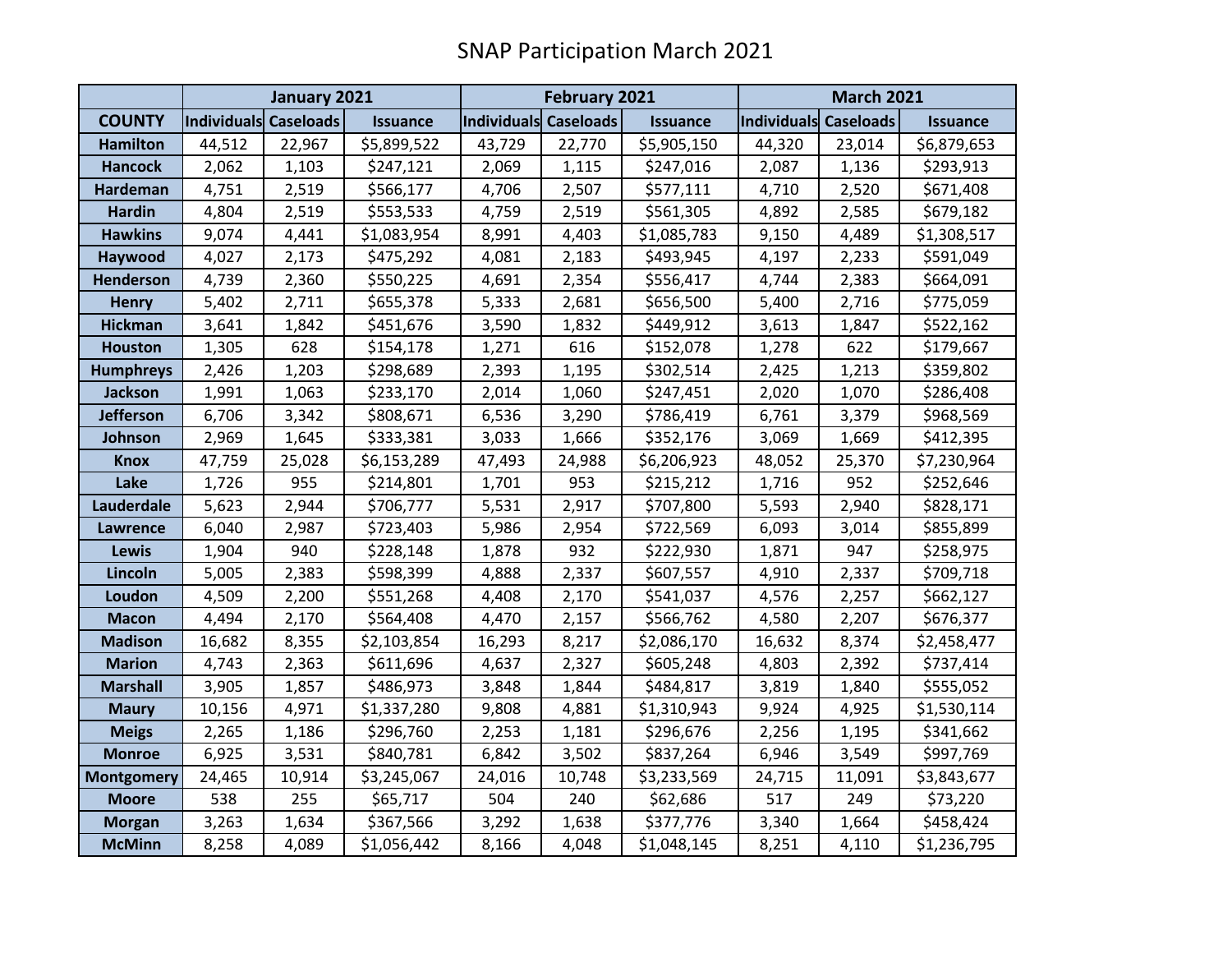| <b>COUNTY</b>     | January 2021          |         |                 | <b>February 2021</b>  |         |                 | <b>March 2021</b>     |         |                 |
|-------------------|-----------------------|---------|-----------------|-----------------------|---------|-----------------|-----------------------|---------|-----------------|
|                   | Individuals Caseloads |         | <b>Issuance</b> | Individuals Caseloads |         | <b>Issuance</b> | Individuals Caseloads |         | <b>Issuance</b> |
| <b>McNairy</b>    | 4,258                 | 2,302   | \$497,474       | 4,129                 | 2,252   | \$482,492       | 4,138                 | 2,266   | \$576,852       |
| <b>Obion</b>      | 4,985                 | 2,567   | \$608,496       | 4,867                 | 2,493   | \$598,961       | 4,938                 | 2,542   | \$710,436       |
| <b>Overton</b>    | 2,985                 | 1,553   | \$337,245       | 2,992                 | 1,555   | \$346,104       | 2,994                 | 1,569   | \$416,109       |
| <b>Perry</b>      | 1,307                 | 643     | \$151,271       | 1,285                 | 651     | \$150,953       | 1,319                 | 667     | \$182,135       |
| <b>Pickett</b>    | 777                   | 422     | \$85,261        | 769                   | 420     | \$85,127        | 767                   | 426     | \$98,105        |
| <b>Polk</b>       | 2,548                 | 1,290   | \$303,556       | 2,492                 | 1,268   | \$303,439       | 2,510                 | 1,284   | \$364,717       |
| Putnam            | 9,810                 | 5,042   | \$1,232,099     | 9,705                 | 4,978   | \$1,269,248     | 9,930                 | 5,103   | \$1,479,628     |
| Rhea              | 5,913                 | 2,997   | \$750,668       | 5,774                 | 2,952   | \$741,543       | 5,800                 | 2,980   | \$869,428       |
| Roane             | 7,229                 | 3,659   | \$900,207       | 7,103                 | 3,606   | \$889,023       | 7,115                 | 3,664   | \$1,044,674     |
| Robertson         | 7,722                 | 3,633   | \$1,021,313     | 7,478                 | 3,539   | \$992,955       | 7,608                 | 3,618   | \$1,184,029     |
| <b>Rutherford</b> | 26,275                | 11,750  | \$3,469,226     | 25,987                | 11,625  | \$3,529,098     | 26,343                | 11,804  | \$4,074,594     |
| <b>Scott</b>      | 5,936                 | 3,048   | \$715,008       | 5,881                 | 3,030   | \$716,928       | 5,921                 | 3,028   | \$832,601       |
| Sequatchie        | 2,921                 | 1,488   | \$372,749       | 2,877                 | 1,455   | \$369,248       | 2,896                 | 1,462   | \$434,591       |
| <b>Sevier</b>     | 9,610                 | 4,747   | \$1,183,408     | 9,546                 | 4,725   | \$1,180,049     | 9,838                 | 4,886   | \$1,430,005     |
| <b>Shelby</b>     | 196,937               | 95,989  | \$26,979,290    | 194,652               | 95,262  | \$27,077,656    | 195,987               | 95,972  | \$31,162,679    |
| <b>Smith</b>      | 2,468                 | 1,237   | \$308,843       | 2,439                 | 1,224   | \$317,974       | 2,427                 | 1,240   | \$362,670       |
| <b>Stewart</b>    | 1,640                 | 747     | \$196,448       | 1,600                 | 753     | \$196,622       | 1,621                 | 751     | \$230,908       |
| <b>Sullivan</b>   | 21,880                | 11,227  | \$2,665,151     | 21,736                | 11,164  | \$2,680,267     | 21,858                | 11,282  | \$3,159,019     |
| <b>Sumner</b>     | 15,482                | 7,227   | \$2,040,622     | 15,179                | 7,107   | \$2,031,491     | 15,502                | 7,261   | \$2,392,605     |
| <b>Tipton</b>     | 8,422                 | 4,119   | \$1,096,644     | 8,194                 | 4,039   | \$1,077,111     | 8,325                 | 4,102   | \$1,271,782     |
| <b>Trousdale</b>  | 1,247                 | 630     | \$159,996       | 1,248                 | 636     | \$164,537       | 1,243                 | 627     | \$187,068       |
| <b>Unicoi</b>     | 2,474                 | 1,359   | \$283,501       | 2,482                 | 1,348   | \$287,174       | 2,509                 | 1,358   | \$339,723       |
| <b>Union</b>      | 3,572                 | 1,750   | \$415,580       | 3,577                 | 1,756   | \$421,960       | 3,592                 | 1,770   | \$504,685       |
| <b>Van Buren</b>  | 902                   | 446     | \$105,642       | 896                   | 448     | \$106,556       | 908                   | 453     | \$124,408       |
| Warren            | 7,305                 | 3,630   | \$916,729       | 7,146                 | 3,586   | \$911,543       | 7,225                 | 3,601   | \$1,062,871     |
| Washington        | 14,514                | 7,737   | \$1,831,750     | 14,223                | 7,648   | \$1,817,091     | 14,441                | 7,760   | \$2,142,443     |
| Wayne             | 2,092                 | 1,127   | \$240,795       | 2,047                 | 1,110   | \$235,414       | 2,109                 | 1,135   | \$288,322       |
| <b>Weakley</b>    | 4,623                 | 2,350   | \$536,636       | 4,562                 | 2,337   | \$549,009       | 4,665                 | 2,378   | \$657,856       |
| <b>White</b>      | 4,287                 | 2,141   | \$511,421       | 4,234                 | 2,119   | \$511,327       | 4,261                 | 2,151   | \$595,658       |
| <b>Williamson</b> | 4,322                 | 2,011   | \$566,181       | 4,211                 | 1,972   | \$555,182       | 4,235                 | 2,005   | \$637,726       |
| <b>Wilson</b>     | 9,858                 | 4,777   | \$1,334,937     | 9,608                 | 4,654   | \$1,321,098     | 9,754                 | 4,725   | \$1,539,965     |
| <b>Total</b>      | 912,752               | 454,793 | \$117,281,591   | 900,508               | 450,588 | \$117,593,731   | 911,679               | 456,726 | \$137,574,823   |